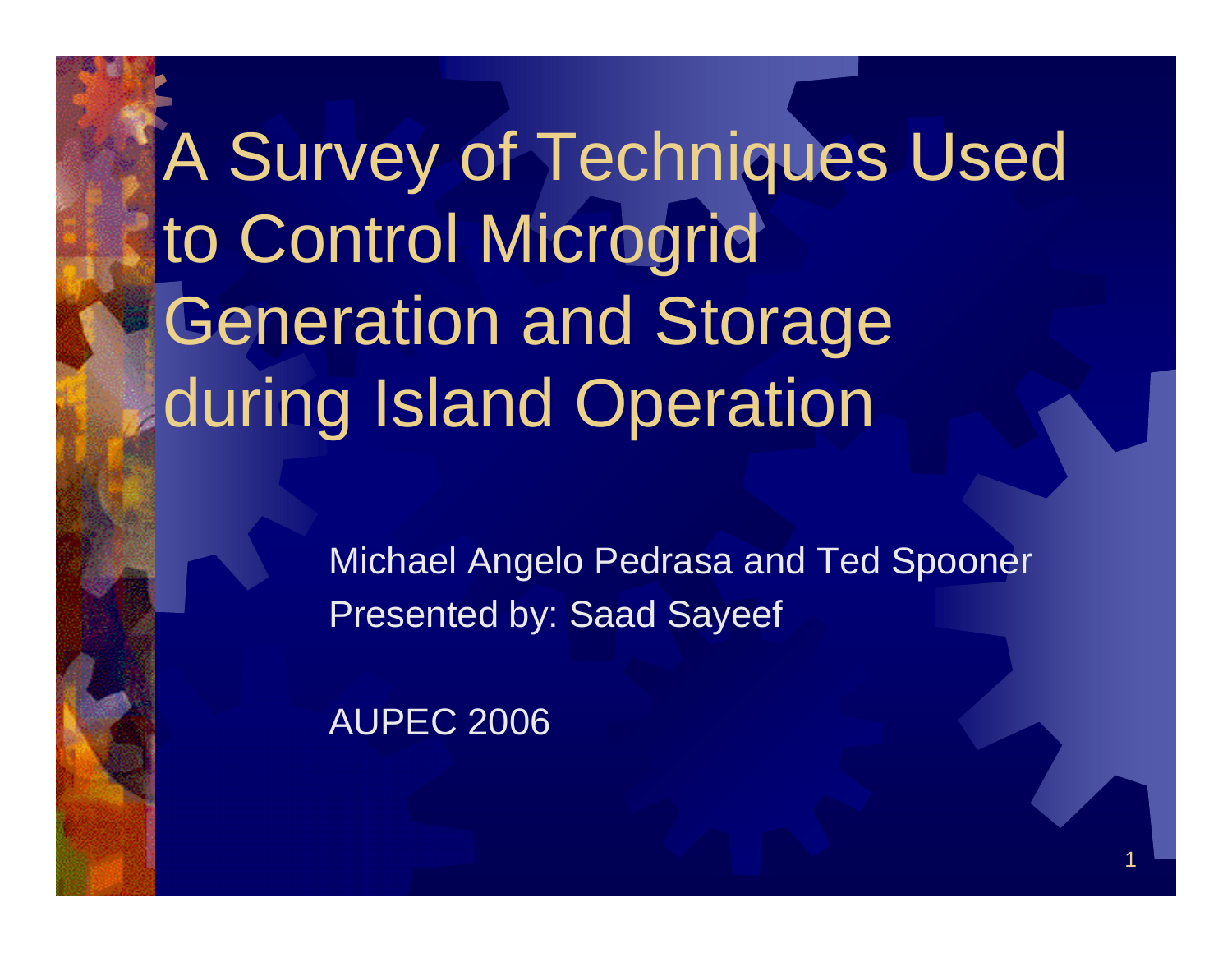

### Presentation Outline

**<del>☀</del> Introduction** *Internal Signal operation of microgrids* **Co-operation strategies of generators** and storage devices **Comparison of co-operation strategies Conclusion**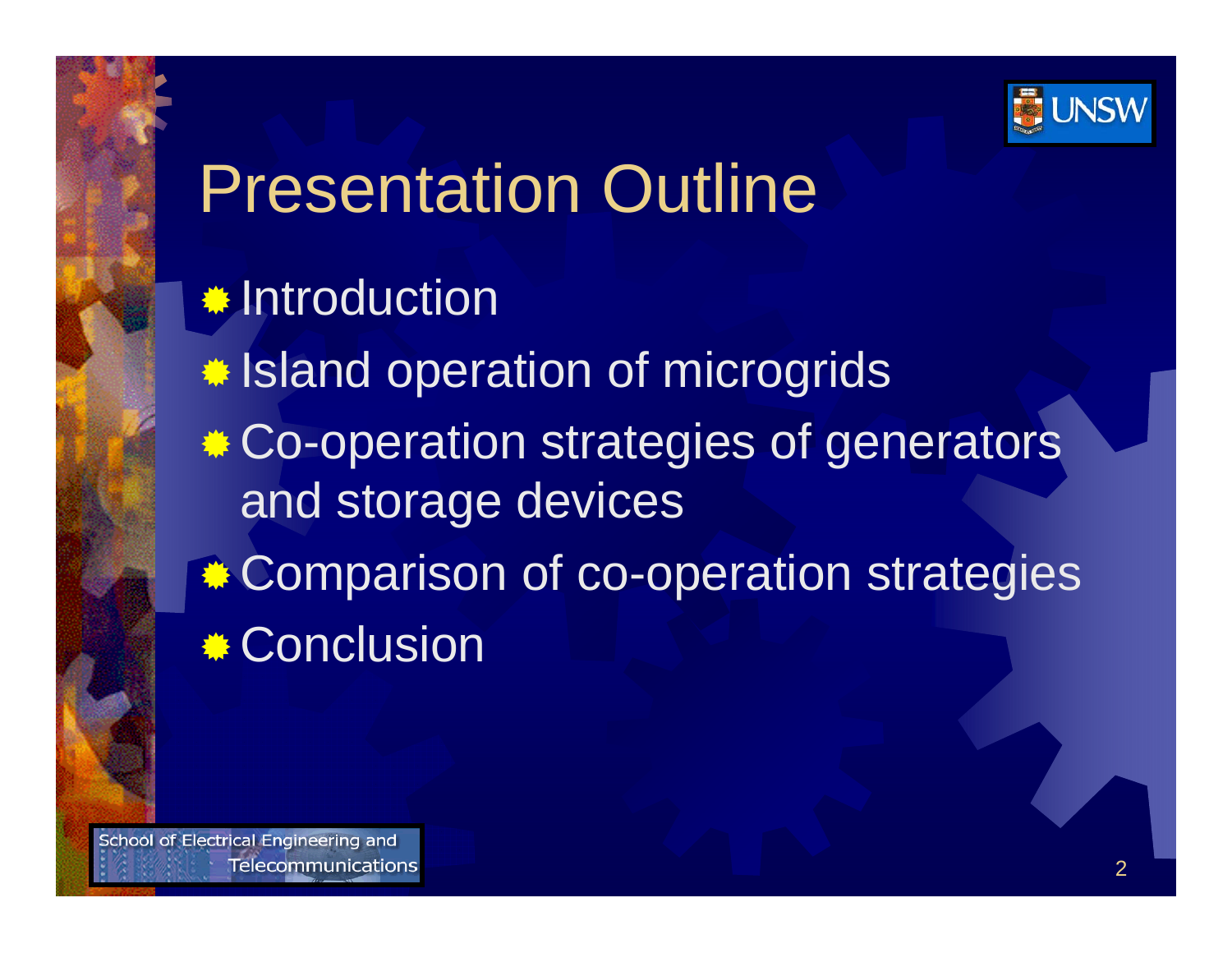

## Introduction

### **What is a microgrid?**

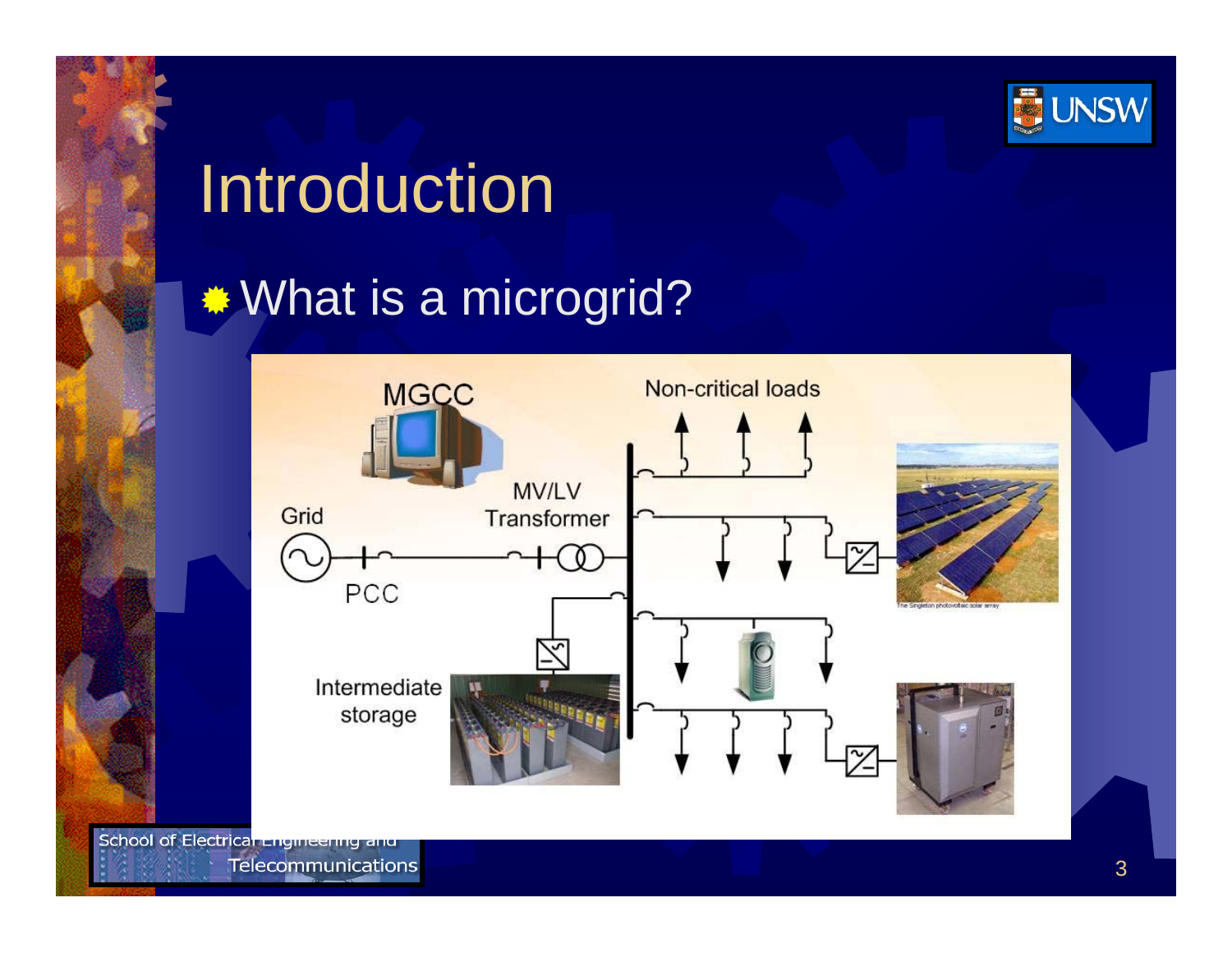

# Microgrid Components

兼 Distributed generation (microsources)

#### **. Loads**



- **Intermediate** storage **. Controller (MGCC)**
- **. ≉ Point of common** coupling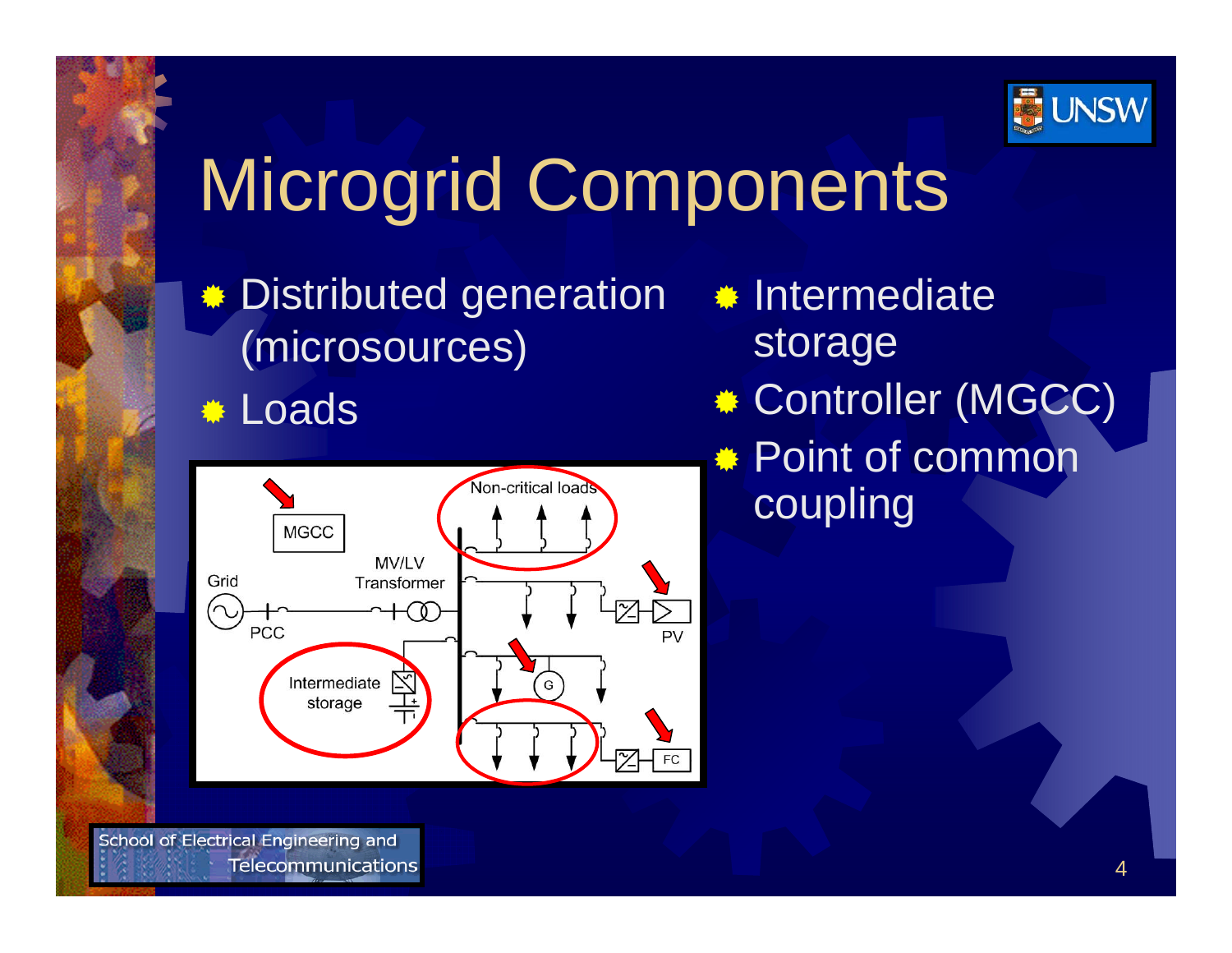

### Microgrid Operation

#### **● Grid Connected**

#### **. Island Mode**

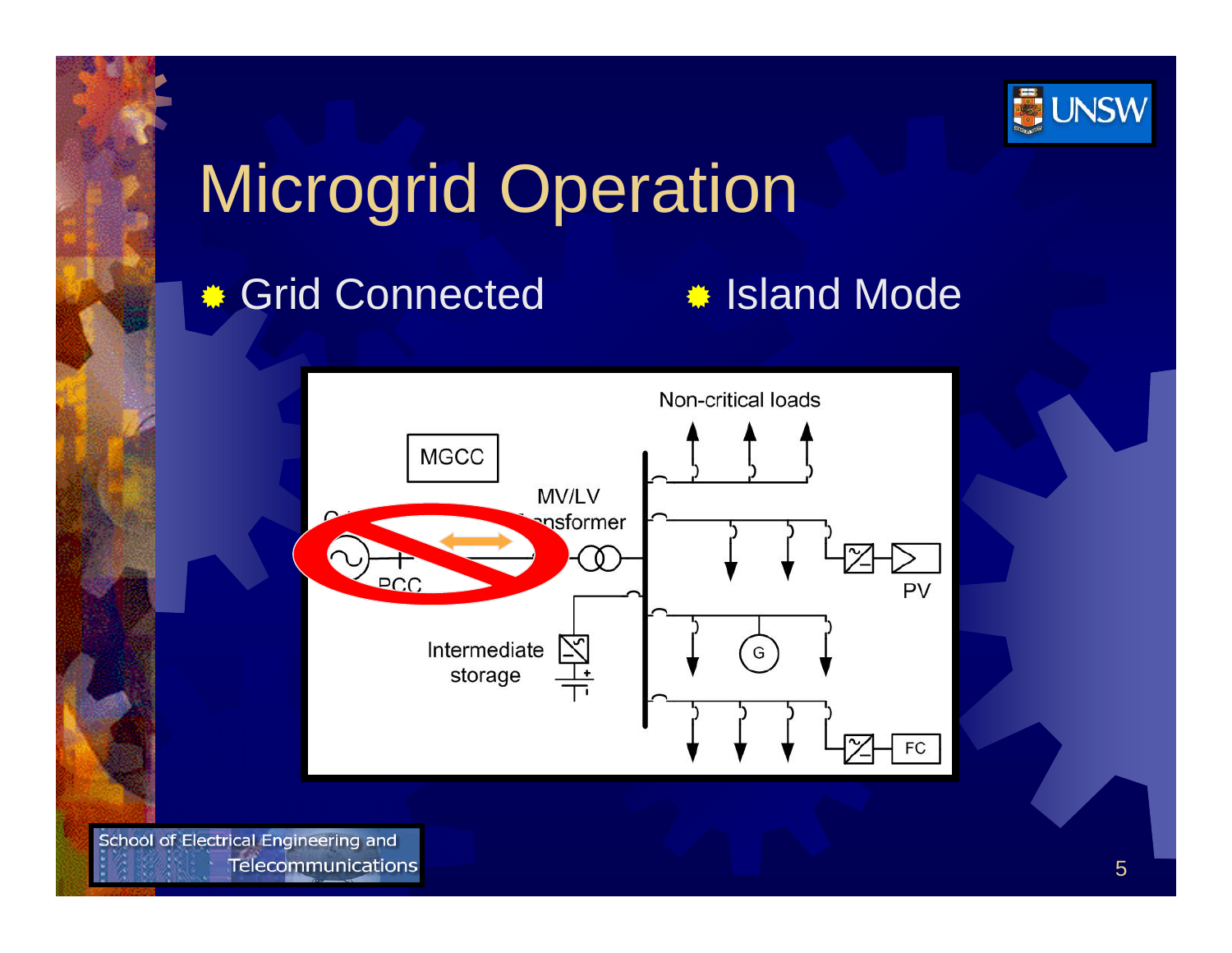

## Island Operation of Microgrids

**Woltage and frequency management Balance between supply and demand .\* Power quality Microsource issues Communication among microgrid** components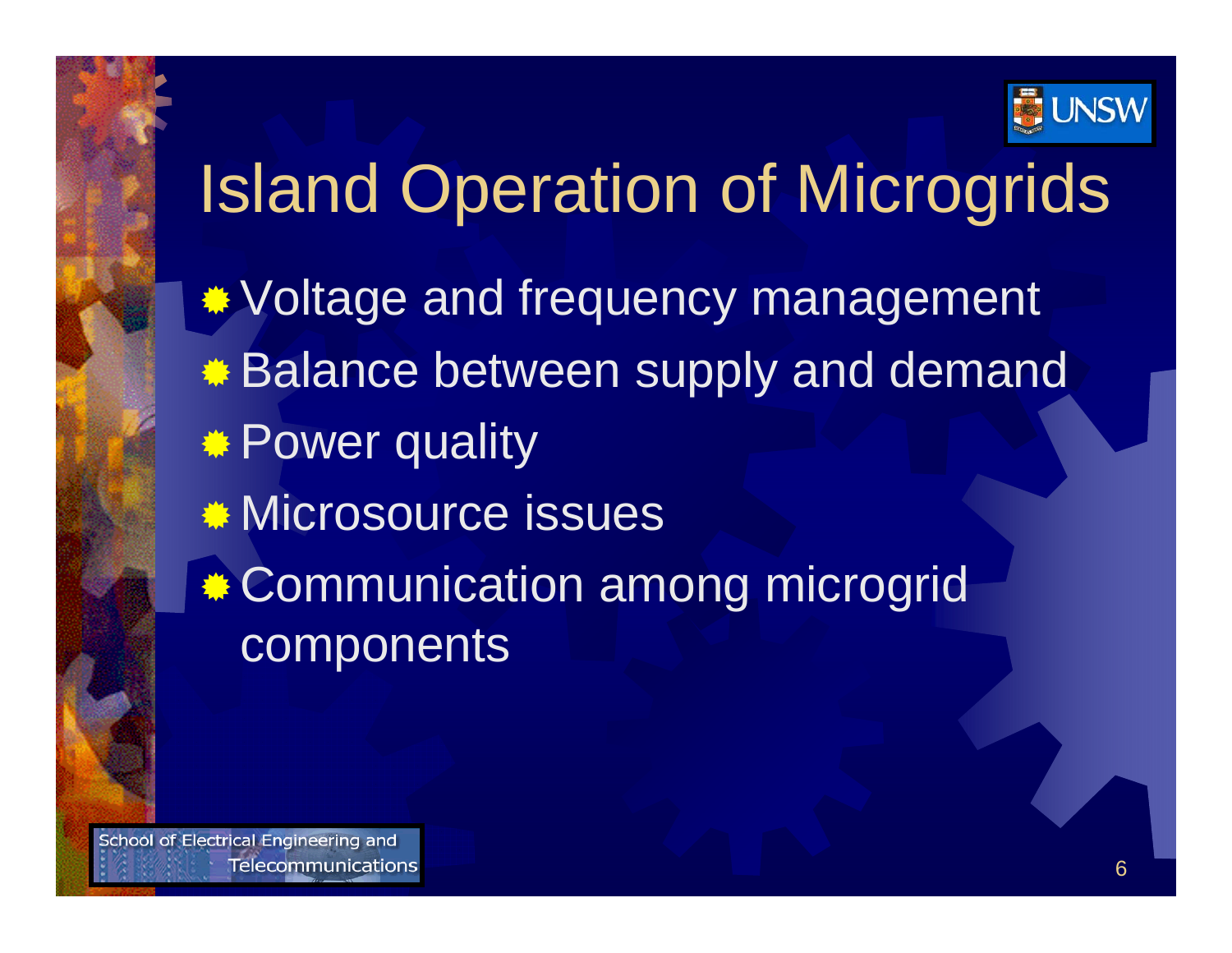

## Co-operation Strategies *S* Pure droop control Inverter modes control **Primary energy source control Reverse droop control** *<del>●</del>Autonomous control ★* **Agent-based PQ control**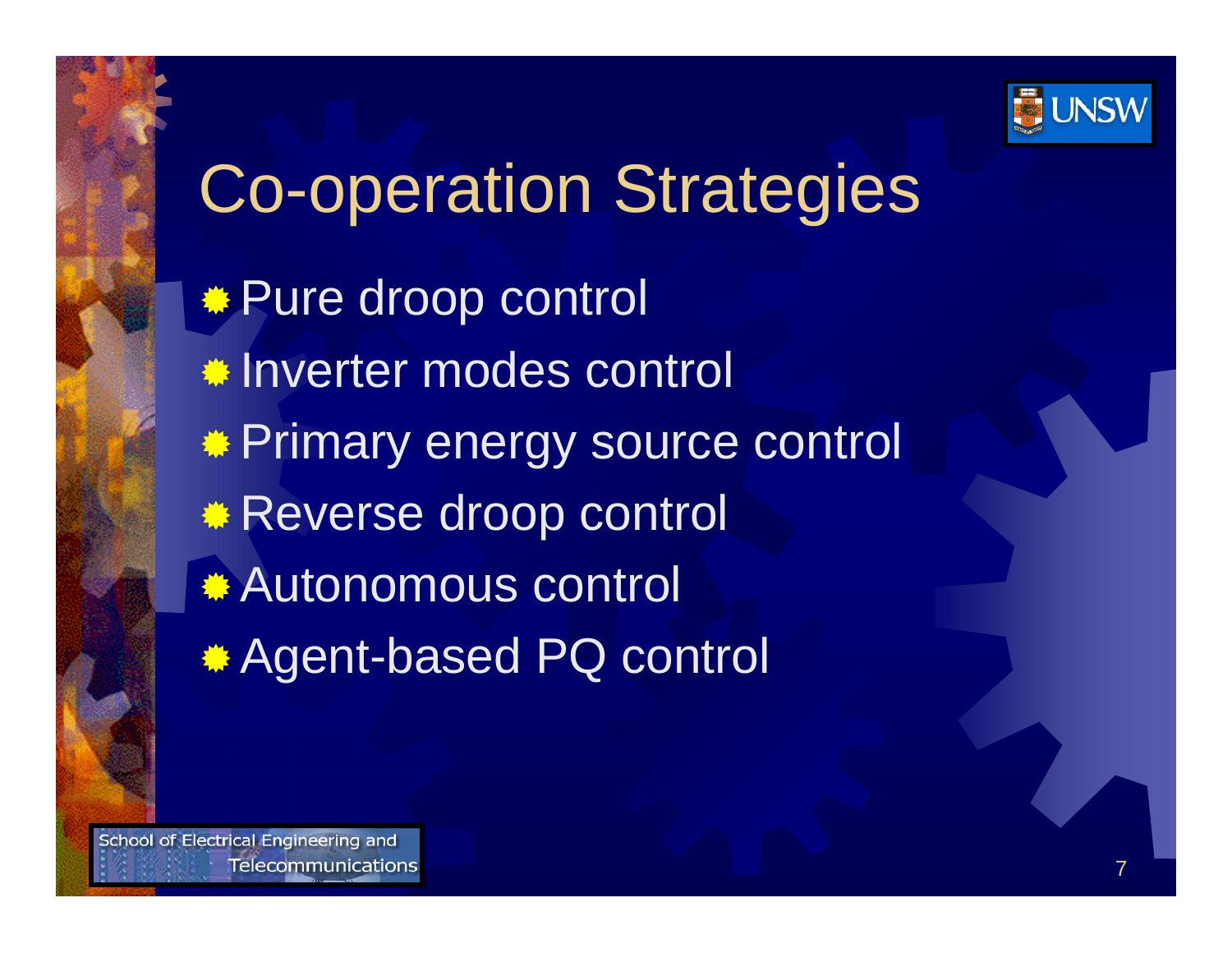

## Output Power Control of **Microsources**

#### **. PQ Control**



#### **<sup>●</sup> Droop Control**

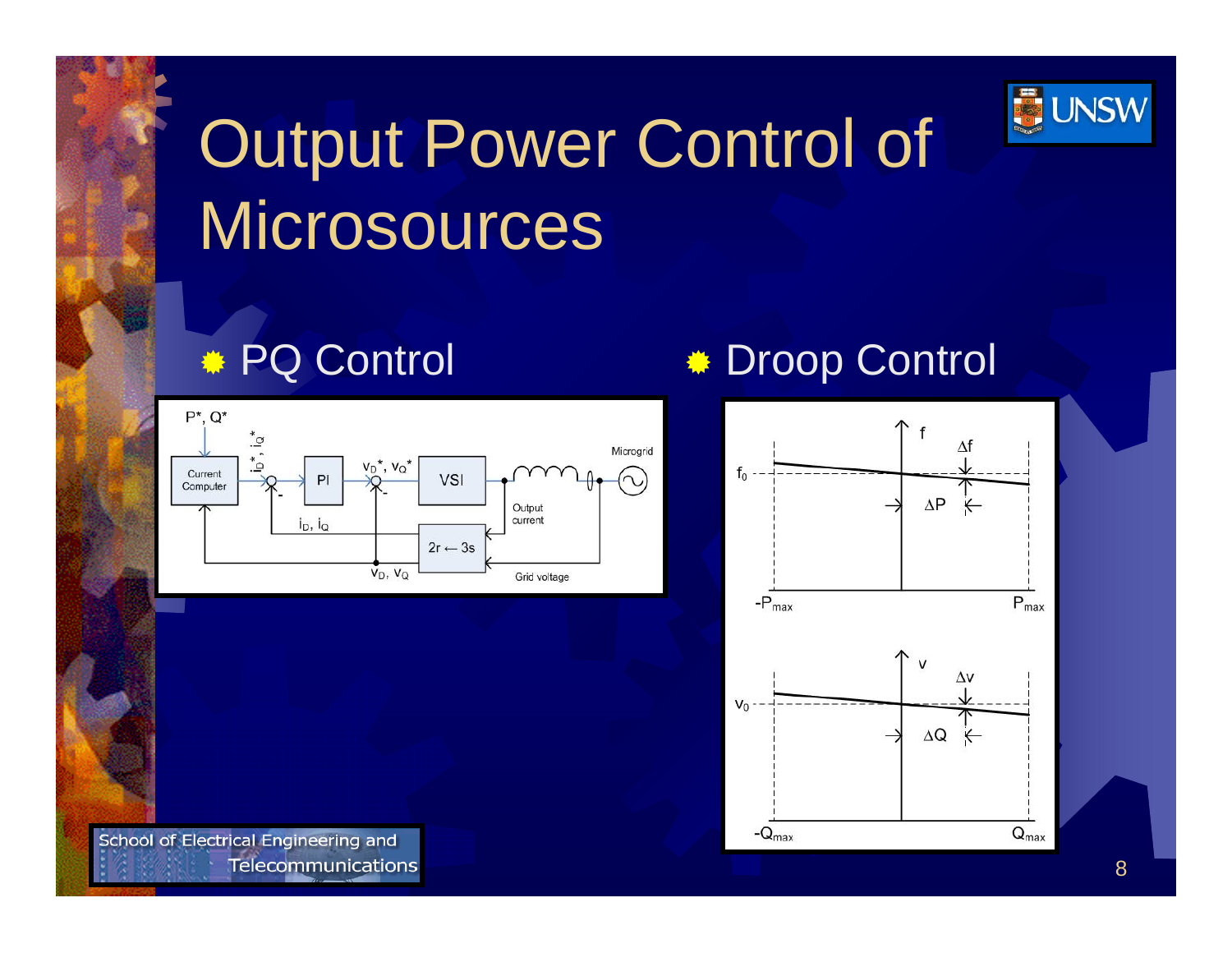

### Pure Droop Control

- **Grid-connected**  $\bullet$  v<sub>0</sub> and p<sub>0</sub>  $\bullet$  Importing  $\mathsf{P}_{\mathsf{g}}$  and  $\mathsf{Q}_{\mathsf{g}}$ **● Island operation**  $\bullet$  v<sub>new</sub> and p<sub>new</sub>  $\bullet$  P<sub>g</sub> =  $\Delta$ P<sub>0</sub> +  $\Delta$ P<sub>1</sub> +  $\Delta$ P<sub>2</sub>  $\bullet$  Q  $_{\rm g}$  =  $\Delta \mathsf{Q}_{\rm 0}$  +  $\Delta \mathsf{Q}_{\rm 1}$  +  $\Delta \mathsf{Q}_{\rm 2}$ 
	- intermediate storage microsource 1
	- microsource 2



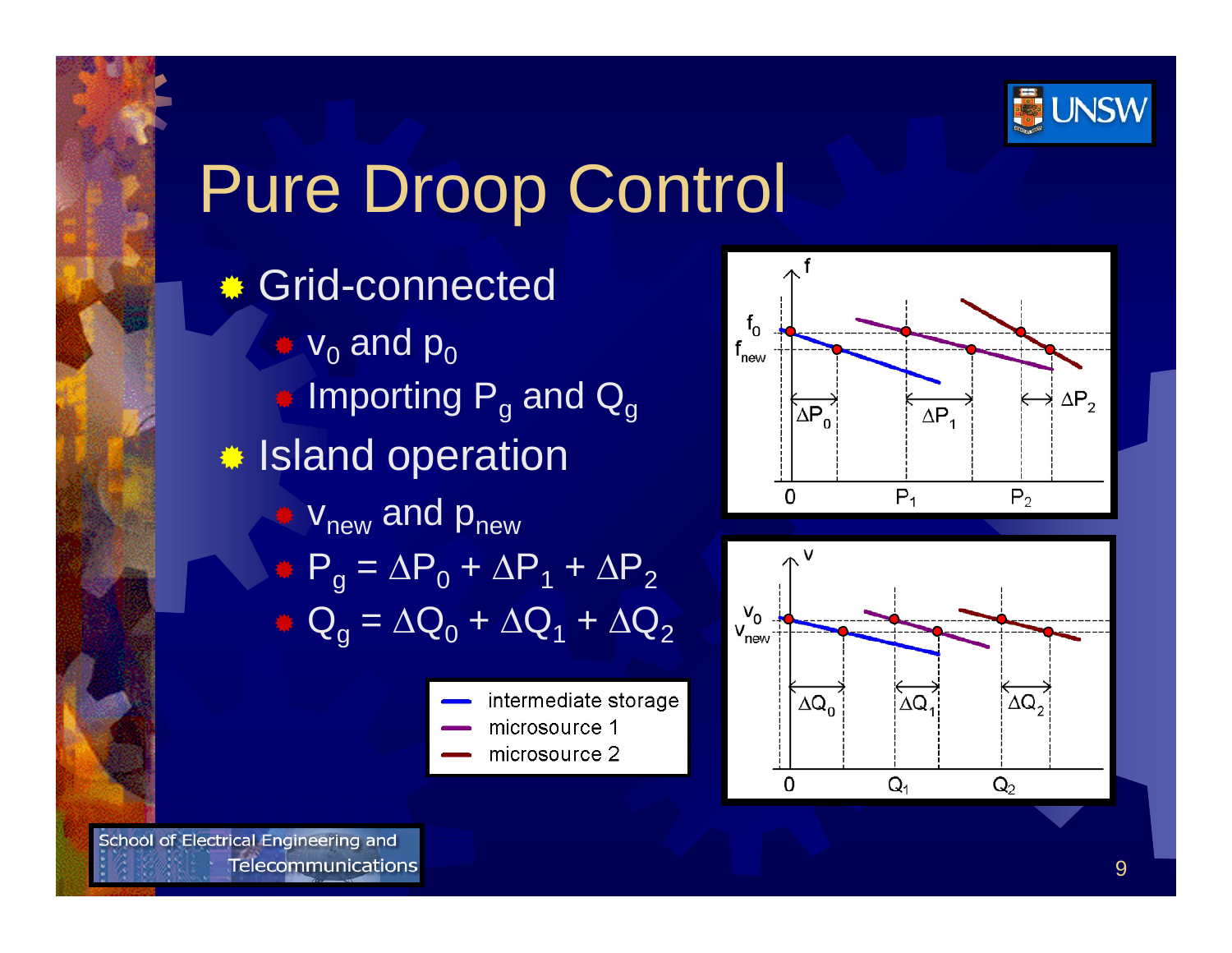

### Inverter Modes Control

- ☀ Master microsource O Shifts to droop control Sets microgrid frequency and voltage **Slave microsource Remains in PQ control ● Single master operation**
- 誉 Multi-master operation



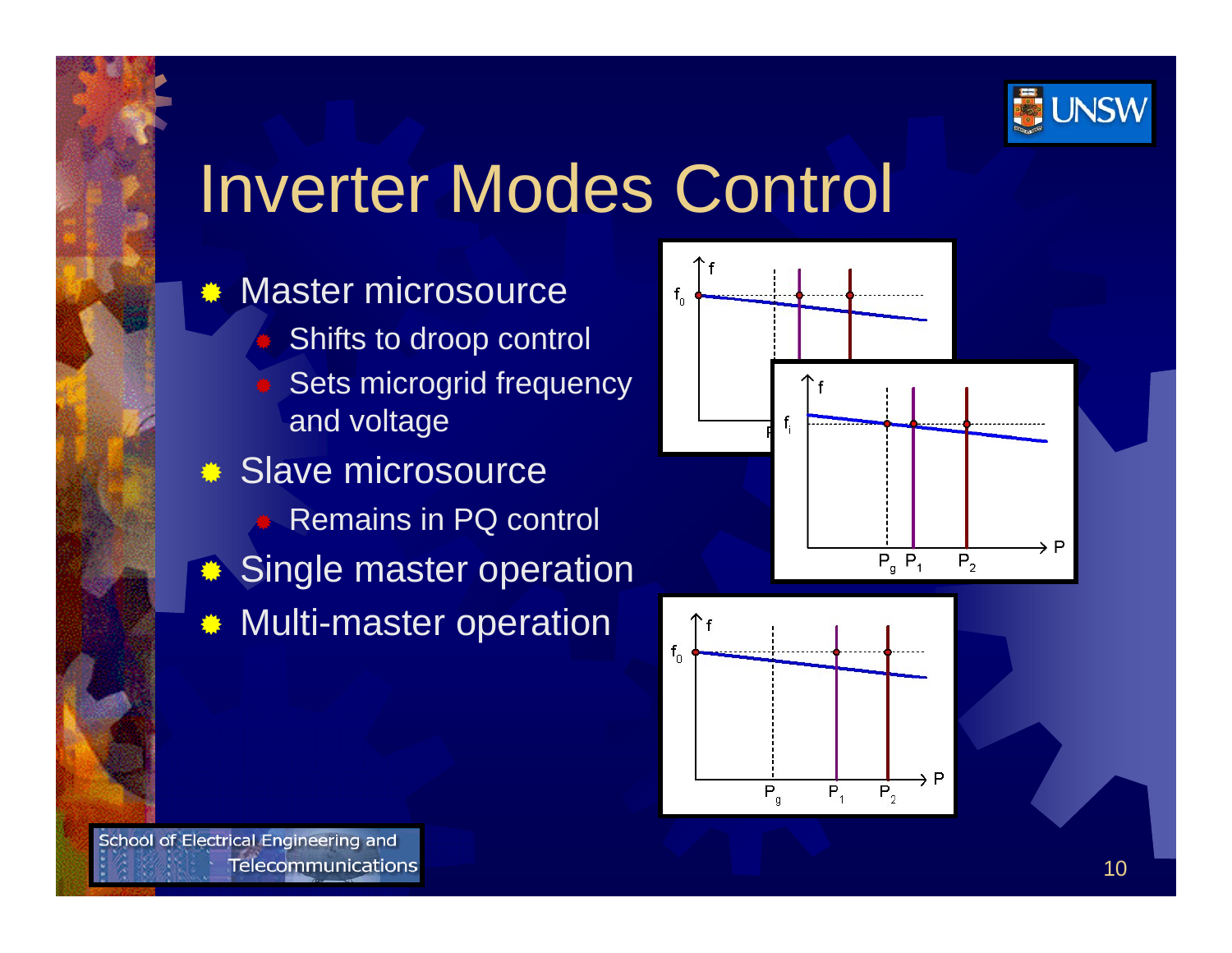

### Primary Energy Source Control



- *★* **All microsources** and storage are in droop control
- **☀ The droop** characteristics of the microsources shift to restore frequency and voltage to preisland values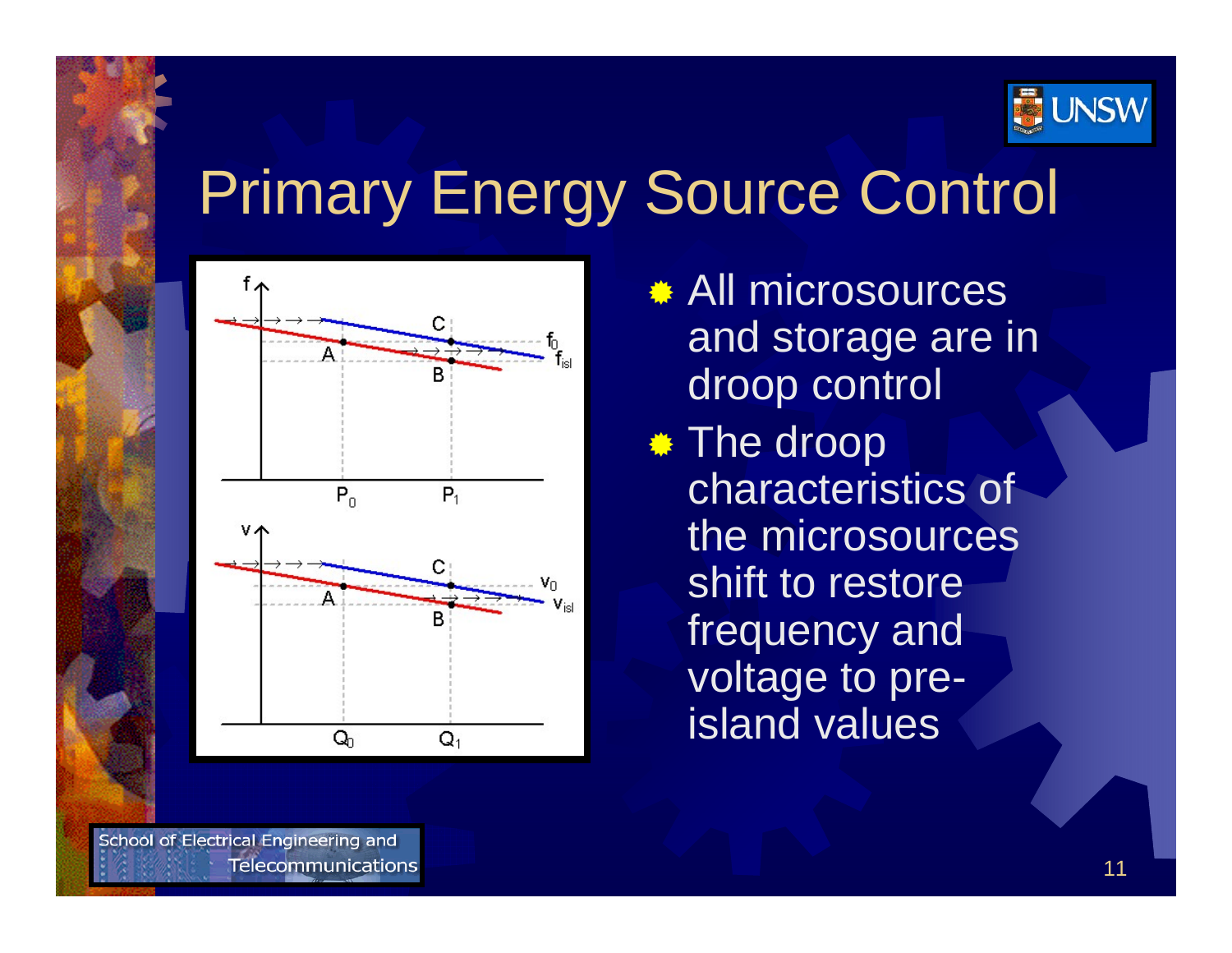

### Reverse Droop Control

 $\bullet$  **Bus voltage is controlled by the real** power flow while the frequency is controlled by the reactive power

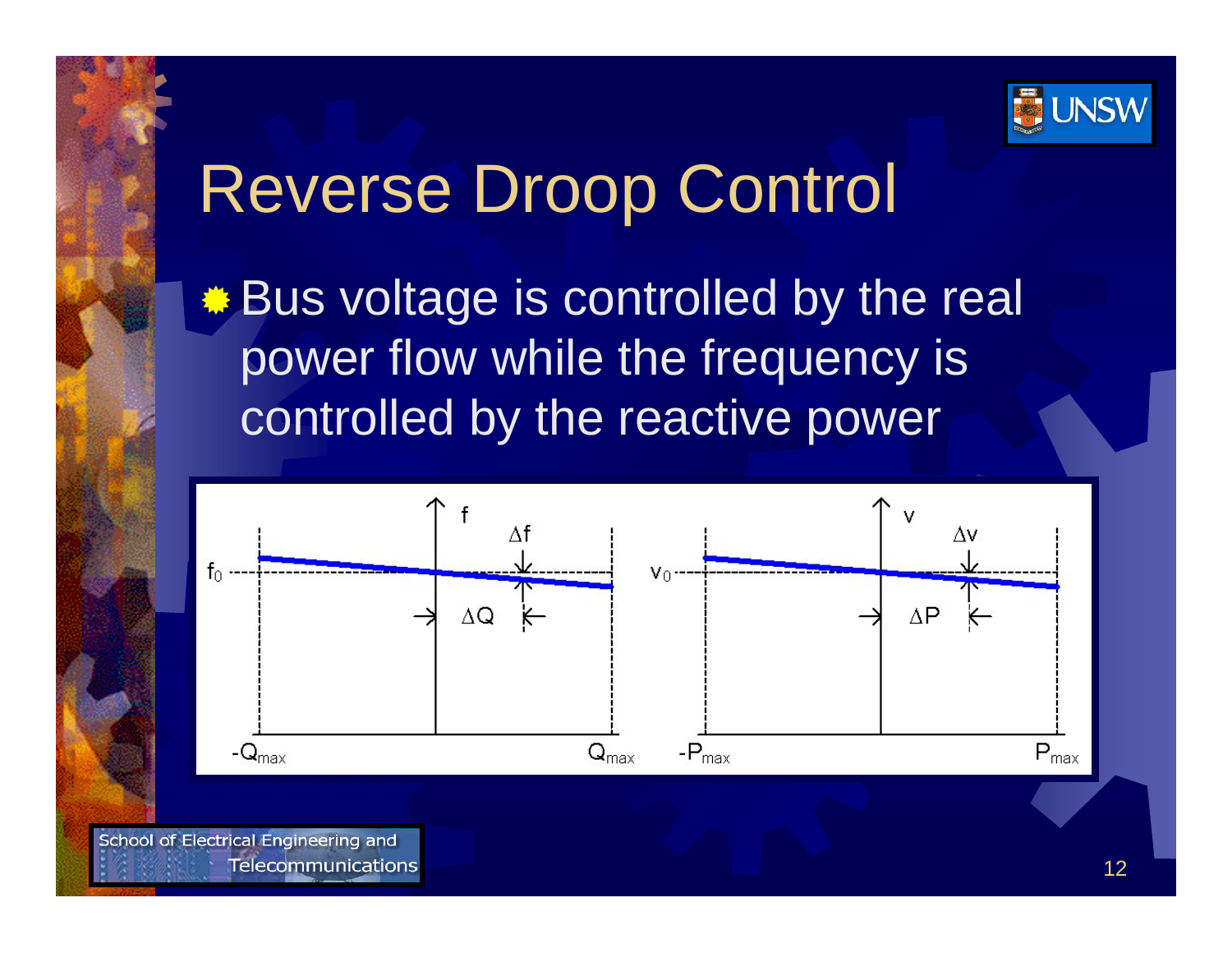

### Autonomous Control

**Unit power flow configuration** Similar to pure droop control **Feeder flow configuration** 

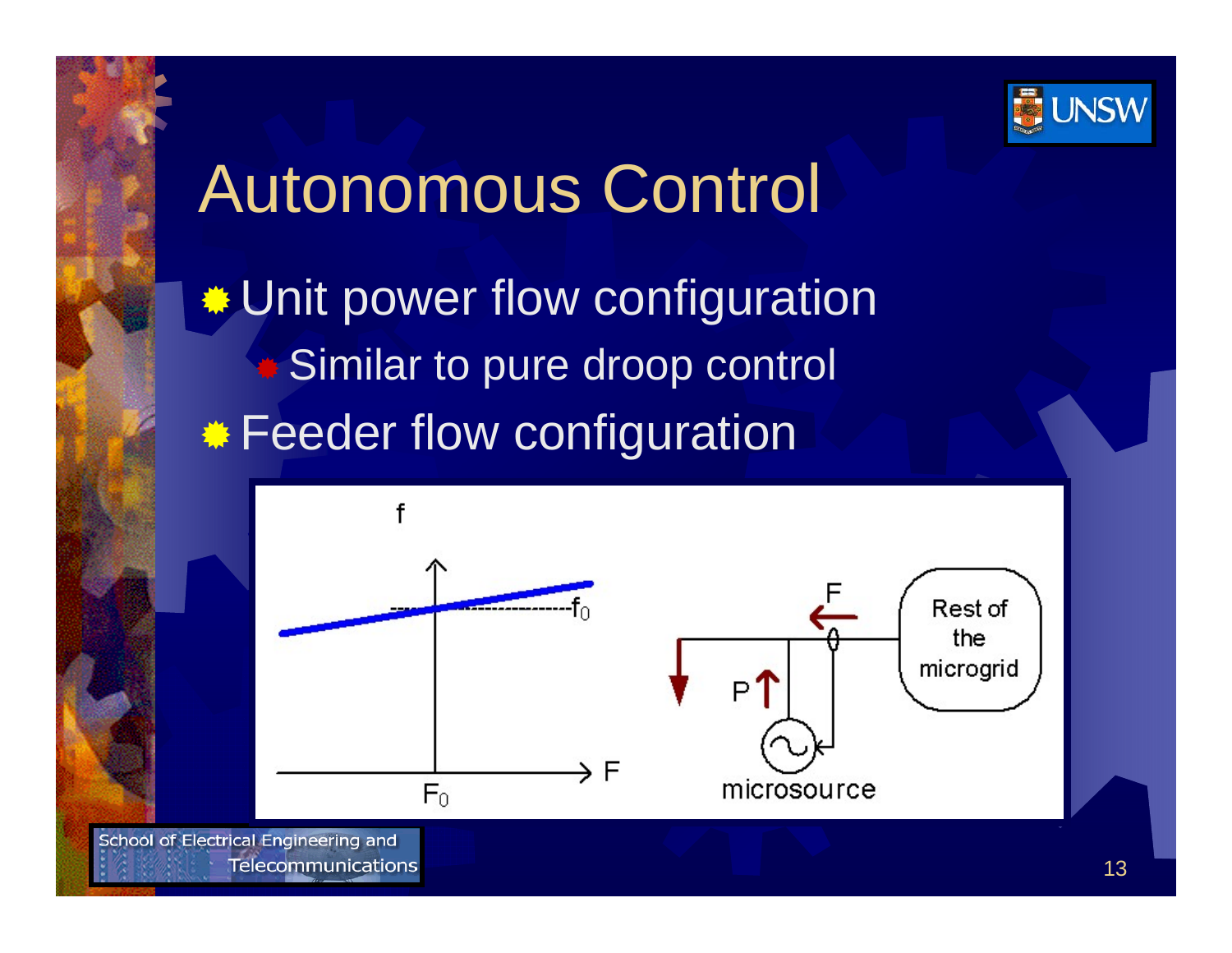

### Agent-Based PQ Control

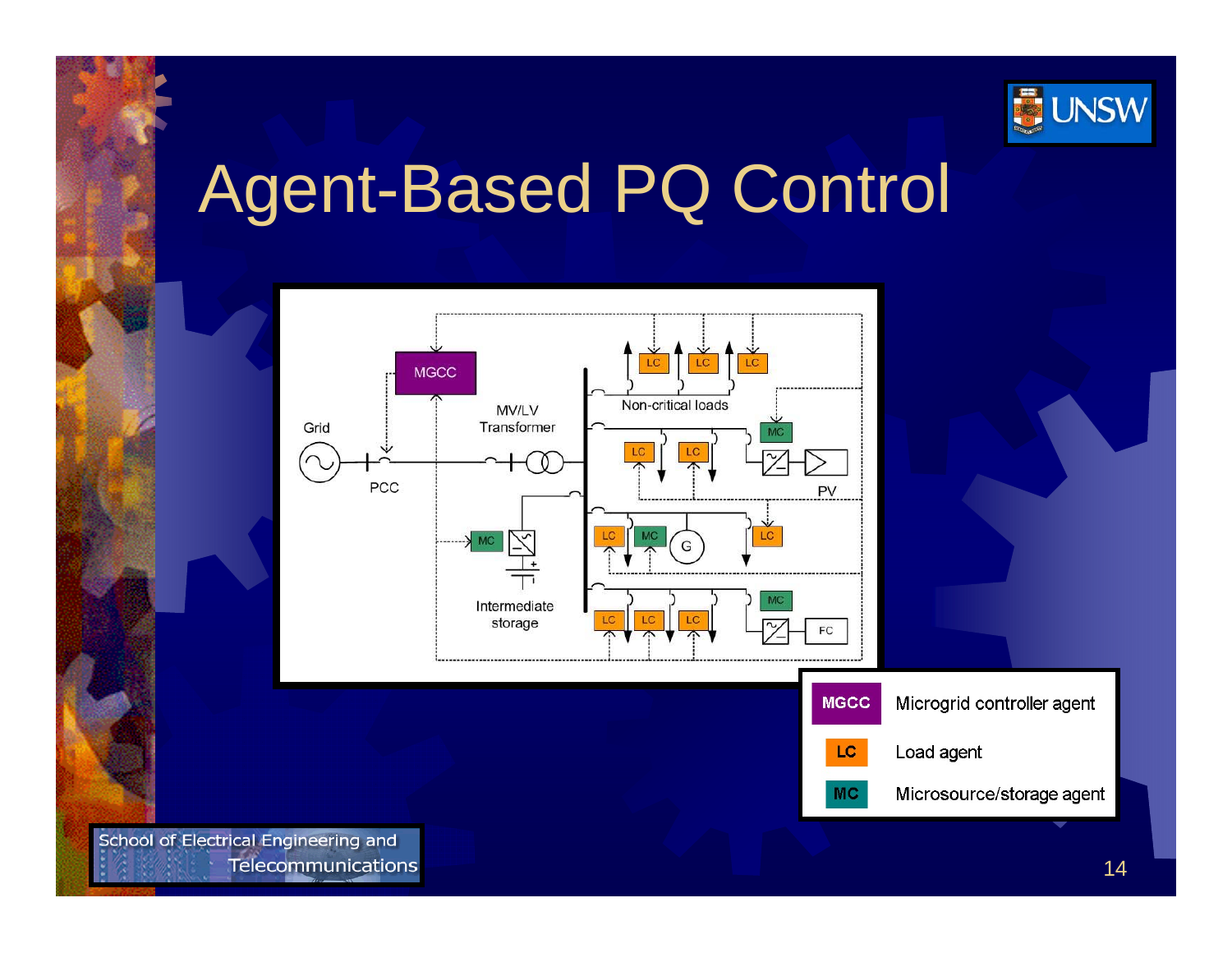### Comparison of Co-operation **Strategies**

**.\*** Voltage and frequency variation **High for pure droop,** reverse droop and autonomous control

> Ö Low for inverters mode, primary energy source and agent-based control

- **Intermediate storage capacity** 
	- **Small for inverter** modes and agentbased control
	- **Large for pure droop,** reverse droop and primary energy source control

School of Electrical Engineering and **Telecommunications**  **JUNSW**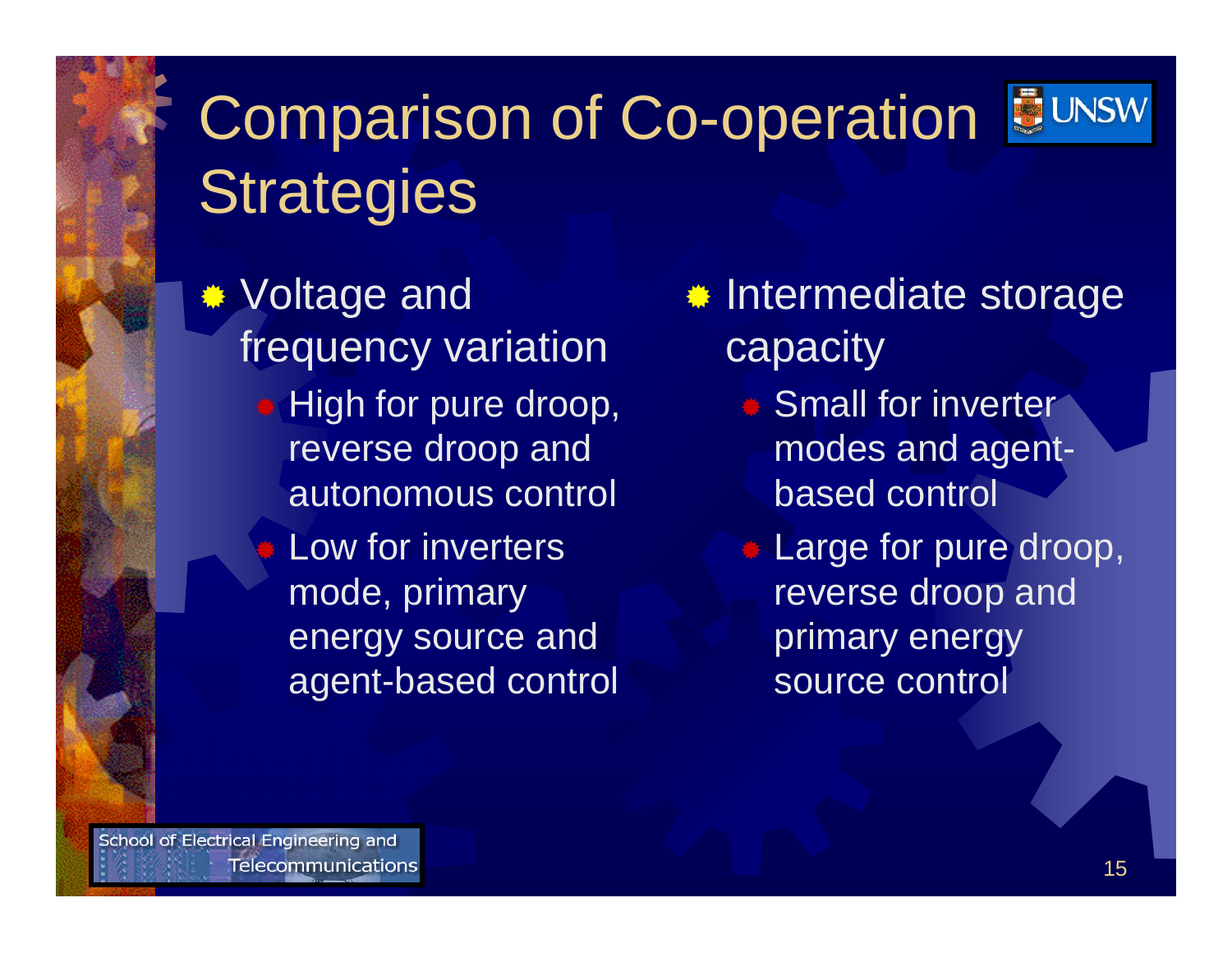### Comparison of Co-operation **Strategies**

兼 **Communication** infrastructure Not required except for agent-based control

**Intermittent sources Inverter modes and** agent-based control if installed storage capacity is small

School of Electrical Engineering and Telecommunications **● Pure droop and** reverse droop control if installed storage capacity is large **● Used feeder flow** configuration is autonomous control is used

**JUNSW**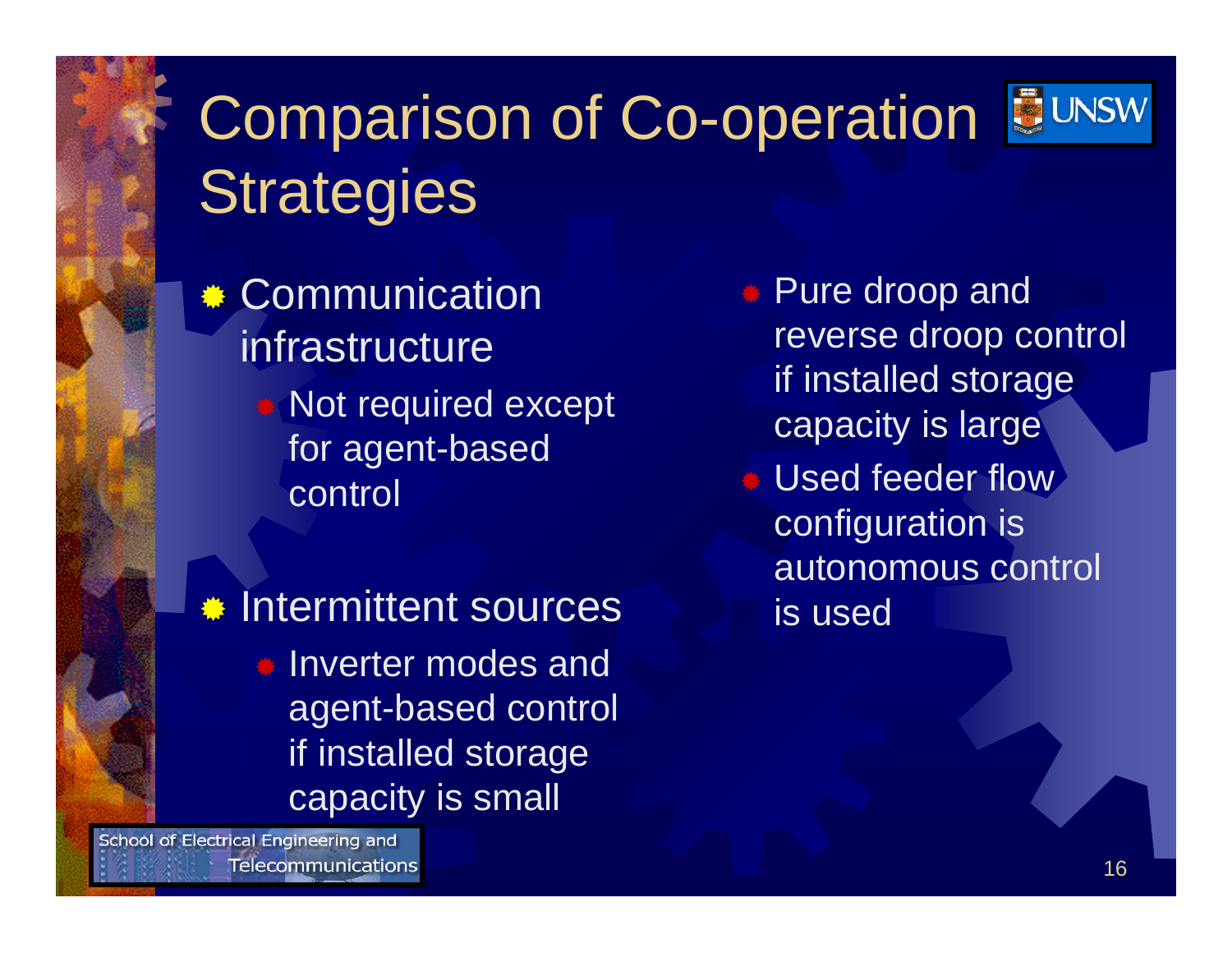### **Comparison of Co-operation BUNSW Strategies**

兼 Ownership of microgrid generators and storage All approaches if uGrid is normally importing power Ü Agent-based and autonomous control of uGrid is normally exporting power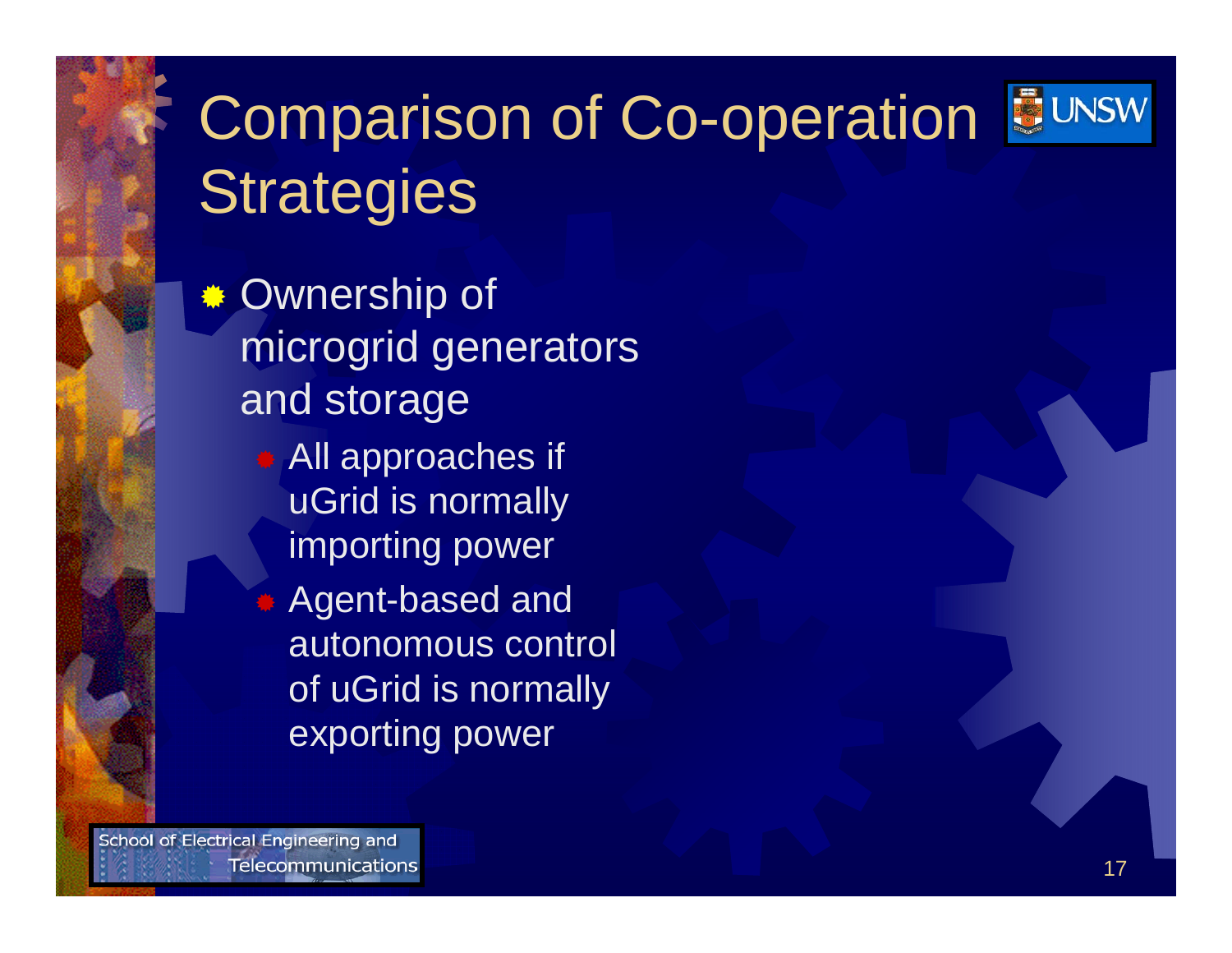

## **Conclusion**

**. Six co-operation approaches are** presented **. Compared with respect to**  Power quality and stability **Required storage capacity Required communication infrastructure ★ Performance with intermittent sources Microgrid ownership**